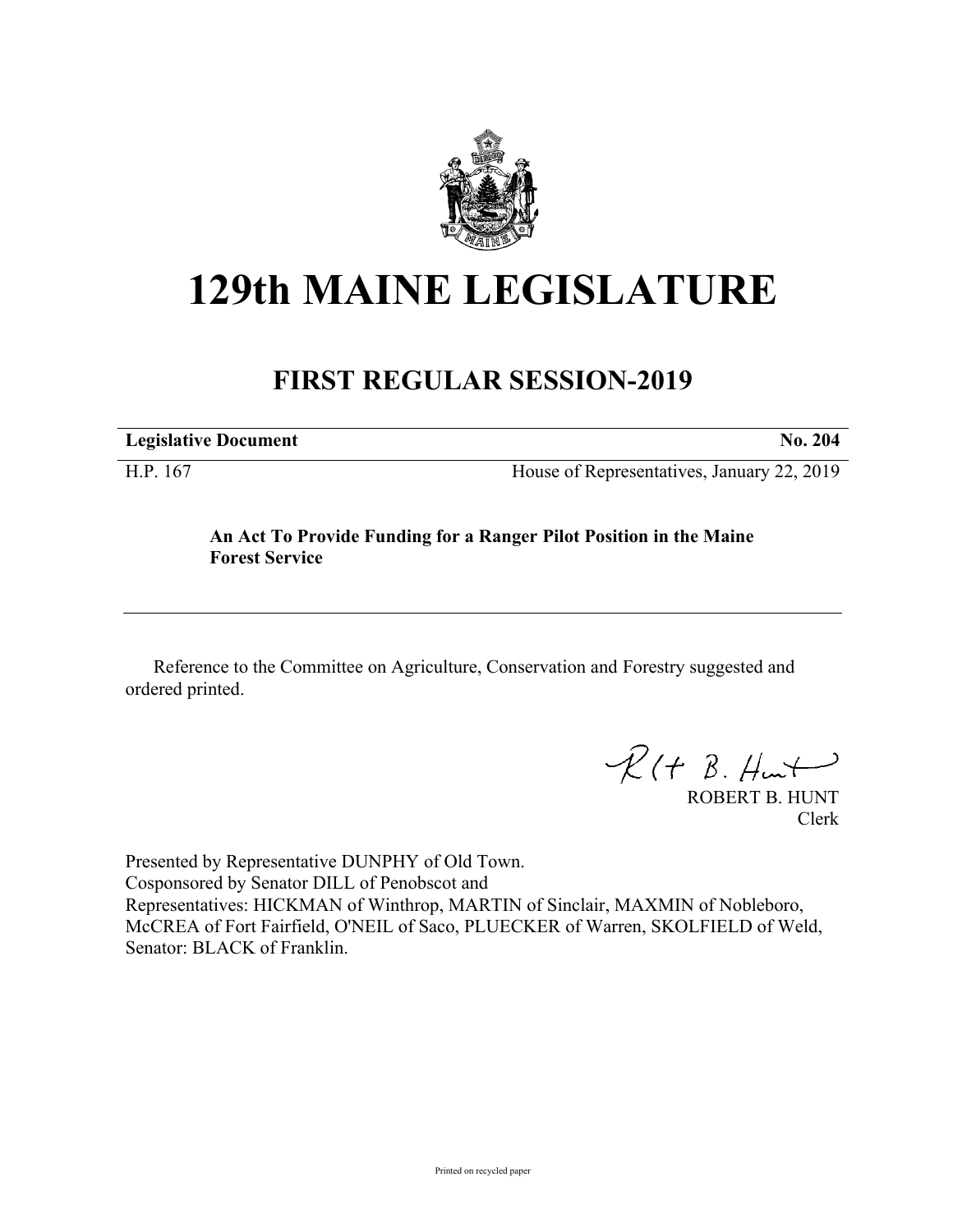| 1                         | Be it enacted by the People of the State of Maine as follows:                                                                        |                                         |                                          |
|---------------------------|--------------------------------------------------------------------------------------------------------------------------------------|-----------------------------------------|------------------------------------------|
| 2<br>3                    | Sec. 1. Appropriations and allocations. The following appropriations and<br>allocations are made.                                    |                                         |                                          |
| 4                         | AGRICULTURE, CONSERVATION AND FORESTRY, DEPARTMENT OF                                                                                |                                         |                                          |
| 5                         | <b>Division of Forest Protection Z232</b>                                                                                            |                                         |                                          |
| 6<br>7                    | Initiative: Provides funding for one Ranger Pilot position and All Other funding for a<br>vehicle, training, clothing and a firearm. |                                         |                                          |
| 8                         |                                                                                                                                      |                                         |                                          |
| 9<br>10<br>11<br>12<br>13 | <b>GENERAL FUND</b><br>POSITIONS - LEGISLATIVE COUNT<br>Personal Services<br>All Other                                               | 2019-20<br>1.000<br>\$59,033<br>\$9,717 | 2020-21<br>1.000<br>\$81,815<br>\$11,751 |
| 14                        | <b>GENERAL FUND TOTAL</b>                                                                                                            | \$68,750                                | \$93,566                                 |
|                           |                                                                                                                                      |                                         |                                          |
| 15                        | <b>Forest Resource Management Z233</b>                                                                                               |                                         |                                          |
| 16<br>17                  | Initiative: Provides funding for one Ranger Pilot position and All Other funding for a<br>vehicle, training, clothing and a firearm. |                                         |                                          |
| 18                        |                                                                                                                                      |                                         |                                          |
| 19                        | <b>GENERAL FUND</b><br><b>Personal Services</b>                                                                                      | 2019-20<br>\$24,112                     | 2020-21<br>\$33,418                      |
| 20<br>21                  | All Other                                                                                                                            | \$3,969                                 | \$4,800                                  |
| 22                        |                                                                                                                                      |                                         |                                          |
| 23                        | <b>GENERAL FUND TOTAL</b>                                                                                                            | \$28,081                                | \$38,218                                 |
| 24                        | <b>Office of the Commissioner 0401</b>                                                                                               |                                         |                                          |
| 25                        | Initiative: Provides All Other funding for a laptop and cellular telephone.                                                          |                                         |                                          |
| 26                        |                                                                                                                                      |                                         |                                          |
| 27                        | <b>GENERAL FUND</b>                                                                                                                  | 2019-20                                 | 2020-21                                  |
| 28                        | All Other                                                                                                                            | \$3,000                                 | \$4,000                                  |
| 29                        |                                                                                                                                      |                                         |                                          |
| 30                        | <b>GENERAL FUND TOTAL</b>                                                                                                            | \$3,000                                 | \$4,000                                  |
| 31                        |                                                                                                                                      |                                         |                                          |
| 32                        | <b>AGRICULTURE, CONSERVATION AND</b>                                                                                                 |                                         |                                          |
| 33                        | <b>FORESTRY, DEPARTMENT OF</b>                                                                                                       |                                         |                                          |
| 34                        | <b>DEPARTMENT TOTALS</b>                                                                                                             | 2019-20                                 | 2020-21                                  |
| 35                        |                                                                                                                                      |                                         |                                          |
| 36                        | <b>GENERAL FUND</b>                                                                                                                  | \$99,831                                | \$135,784                                |